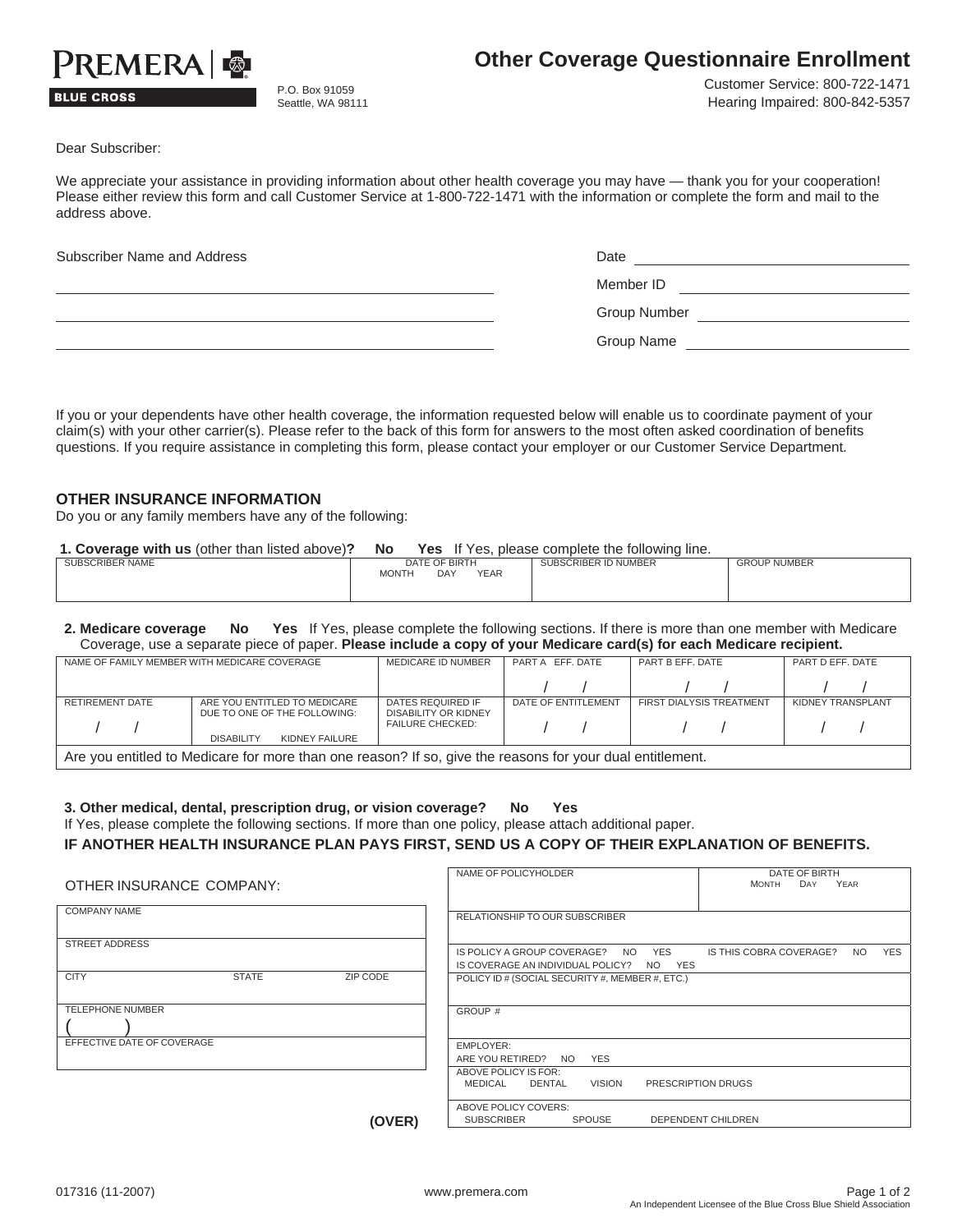4. If parents are divorced or legally separated, the following information is needed to determine which coverage will process claims first for dependent children.

| CHILD'S NAME<br>LAST<br><b>FIRST</b> |  | NAME OF PERSON<br>WITH CUSTODY | <b>RELATIONSHIP</b><br>TO CHILD LISTED | NAME OF PERSON WITH<br><b>FINANCIAL RESPONSIBILITY</b><br>FOR HEALTH COVERAGE<br><b>ACCORDING TO</b><br><b>DIVORCE DECREE</b> |  | <b>NAME OF OTHER</b><br><b>COVERAGE</b><br>PROVIDED* |
|--------------------------------------|--|--------------------------------|----------------------------------------|-------------------------------------------------------------------------------------------------------------------------------|--|------------------------------------------------------|
|                                      |  |                                |                                        |                                                                                                                               |  |                                                      |
|                                      |  |                                |                                        |                                                                                                                               |  |                                                      |
|                                      |  |                                |                                        |                                                                                                                               |  |                                                      |
|                                      |  |                                |                                        |                                                                                                                               |  |                                                      |

\* If this is different from the Other Insurance Company listed in Question Number 3, please list all other coverage information (e.g., telephone number, name of policyholder, ID Number, Group Number, etc.) on a separate sheet.

It is a crime to knowingly provide false, incomplete, or misleading information to an insurance company for the purpose of defrauding the company. Penalties include imprisonment, fines, and denial of insurance benefits.

SIGNATURE OF SUBSCRIBER OR SPOUSE

## **Questions and Answers to Help You Understand Coordination of Benefits (COB)**

*X*

## **What is Coordination of Benefits (COB)?**

COB is two or more health care companies working together to share the cost of health care expenses.

## **Why do we coordinate benefits?**

Insurance regulations allow health care companies to coordinate benefits. These regulations allow us to keep your cost of health care coverage as low as possible by avoiding payment of more than the total charge of bills submitted. These rules identify one plan as "primary" (the company that pays first) and the other plan as "secondary" (the company that pays second.)

## **Who do I submit my bill(s) to first?**

- Ƈ If the patient is our Subscriber, submit to us first and the other plan second.
- If the patient is the spouse of our Subscriber, submit to the other plan first and to us second.
- Ƈ If the patient is a dependent child, submit to the plan of the parent whose birthday falls **earliest in the year**. Example: mother's birth date is May 5th and father's birth date is November 9, submit to the **mother's** plan first.
- Ƈ If the parents of the patient are divorced or legally separated, submit first to the plan of the parent with financial responsibility for health care coverage according to the divorce decree. If not stated in the divorce decree, submit bill(s) in the following order:
	- A. To the plan of the parent with custody;
	- B. To the plan of the spouse of the parent with custody;
	- C. To the plan of the natural parent without custody; or
	- D. To the plan of the spouse of the parent without custody.
- Ƈ If you have two coverages with us, submit each bill with both Subscriber and Group identification numbers.
- If Medicare is your primary carrier, submit your bill(s) to us with a copy of the Medicare Explanation of Benefits.
- Ƈ If you are the Subscriber of more than one health care coverage, the coverage which has been effective the longest is primary. Submit your bill(s) to that carrier first.
- Retiree Plans may require any non-retiree coverage to be primary.

## **How do we coordinate benefits?**

- When we receive your bill(s), we determine which health care company will process your bill(s) first.
- If you submit your bill(s) with a copy of your other health care company's denial or an Explanation of Benefits, we will use this information to process your bill(s) promptly.
- If we do not receive this information with your bill(s), we contact your other health care company to obtain the information needed to process your bill(s). We always call those companies that coordinate over the telephone. This enables us to process your bill(s) promptly.

## **When do I receive an "Other Coverage Questionnaire"?**

- When we have conflicting, incomplete or outdated information, you will receive a questionnaire.
- When your other coverage cancels, we need new coverage information.

## **IMPORTANT REMINDERS**

- When we request COB information, please return the form by the date indicated to assure prompt processing of your bill(s).
- Ƈ Always keep your health care providers (doctor, dentist, etc.) updated with your correct health care coverage information.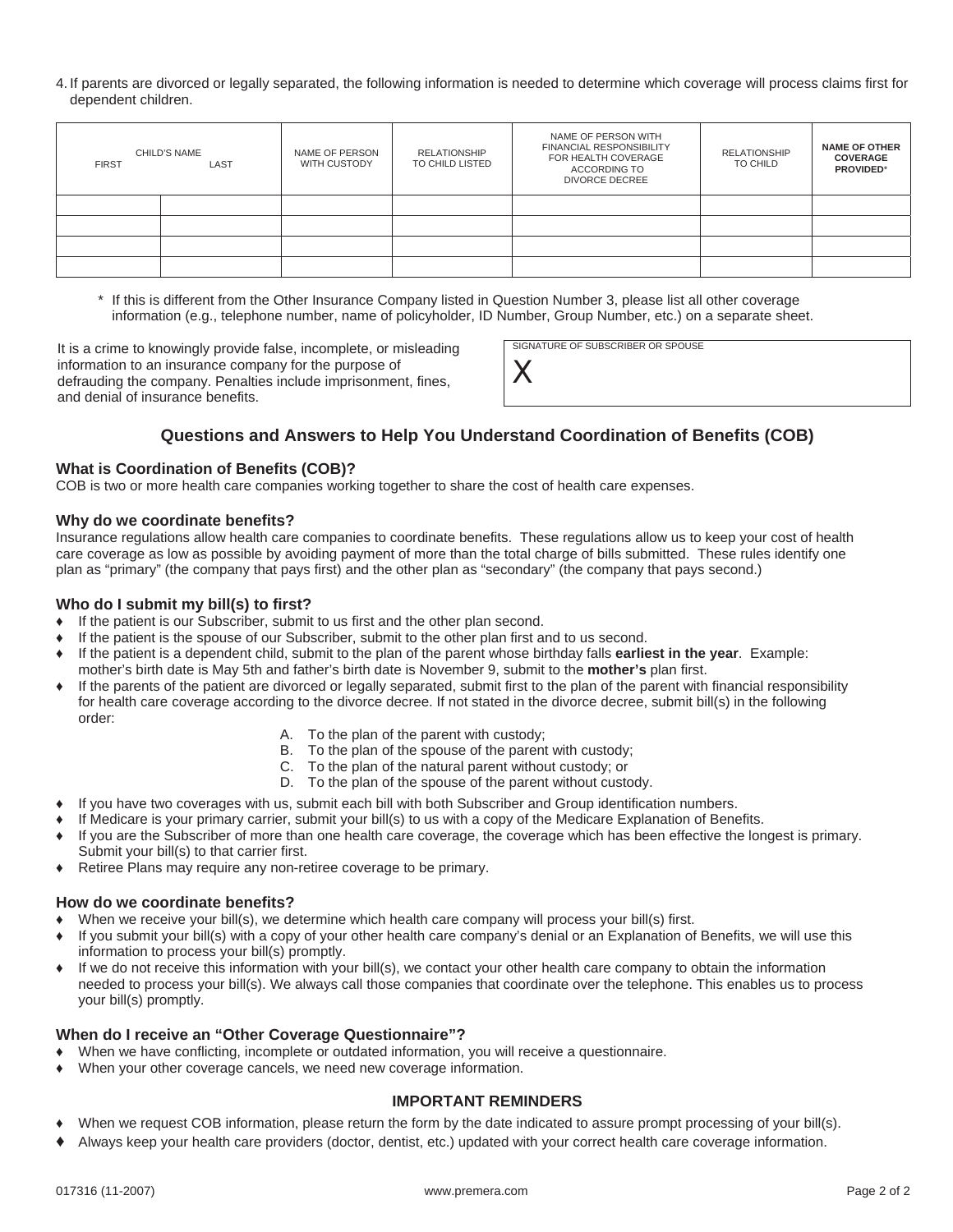# PREMERA &

#### **BLUE CROSS**

.<br>An Independent Licensee of the Blue Cross Blue Shield Associatio

## **Discrimination is Against the Law**

Premera Blue Cross complies with applicable Federal civil rights laws and does not discriminate on the basis of race, color, national origin, age, disability, or sex. Premera does not exclude people or treat them differently because of race, color, national origin, age, disability or sex.

Premera:

- Provides free aids and services to people with disabilities to communicate effectively with us, such as:
	- Qualified sign language interpreters
	- Written information in other formats (large print, audio, accessible electronic formats, other formats)
- Provides free language services to people whose primary language is not English, such as:
	- Qualified interpreters
	- Information written in other languages

If you need these services, contact the Civil Rights Coordinator.

If you believe that Premera has failed to provide these services or discriminated in another way on the basis of race, color, national origin, age, disability, or sex, you can file a grievance with: Civil Rights Coordinator - Complaints and Appeals PO Box 91102, Seattle, WA 98111 Toll free 855-332-4535, Fax 425-918-5592, TTY 800-842-5357 Email AppealsDepartmentInquiries@Premera.com

You can file a grievance in person or by mail, fax, or email. If you need help filing a grievance, the Civil Rights Coordinator is available to help you.

You can also file a civil rights complaint with the U.S. Department of Health and Human Services, Office for Civil Rights, electronically through the Office for Civil Rights Complaint Portal, available at https://ocrportal.hhs.gov/ocr/portal/lobby.jsf, or by mail or phone at: U.S. Department of Health and Human Services 200 Independence Avenue SW, Room 509F, HHH Building Washington, D.C. 20201, 1-800-368-1019, 800-537-7697 (TDD)

Complaint forms are available at

http://www.hhs.gov/ocr/office/file/index.html.

### **Getting Help in Other Languages**

**This Notice has Important Information.** This notice may have important information about your application or coverage through Premera Blue Cross. There may be key dates in this notice. You may need to take action by certain deadlines to keep your health coverage or help with costs. You have the right to get this information and help in your language at no cost. Call 800-722-1471 (TTY: 800-842-5357).

#### - **(Amharic):**

ይህ ማስታወቂያ አስፈላጊ መረጃ ይዟል። ይህ ማስታወቂያ ስለ ማመልከቻዎ ወይም የ Premera Blue Cross ሽፋን አስፈላጊ መረጃ ሲኖረው ይችላል። በዚህ ማስታወቂያ ውስጥ ቁልፍ ቀኖች ሲኖሩ ይችላሉ። የጤናን ሽፋንዎን ለመጠበቅና በአከፋፊል እርዳታ ለማግኘት በተውሰኑ የጊዜ ንደቦች እርምጃ መውሰድ ይገባዎት ይሆናል። ይህን መረጃ እንዲያገኙ እና ያለምንም ከፍያ በቋንቋዎ እርዳታ እንዲያገኙ ሙበት አለዎት።በስልክ ቁጥር 800-722-1471 (TTY: 800-842-5357) ይደውሉ።

#### **ΔϳΑέόϟ (Arabic):**

**يحوي هذا الإشعار معلومات هامة**. قد يحوي هذا الإشعار معلومات مهمة بخصوص طلبك أو التغطية التي تريد الحصول عليها من خلال Premera Blue Cross . قد تكون هناك تواريخ مهمة في هذا الإشعار ـ وقد تحتاج لاتخاذ إجراء في تواريخ معينة للحفاظ على تغطيتك الصحية أو للمساعدة فيّ دفع التكاليف. يحق لكَ الحصول على هذه المعلوّمات والمساعدة بلغتك دون تكبد أية تكلفة. اتصل 800-722-1471 (TTY: 800-842-5357)-

#### ୰ᩥ **(Chinese):**

本通知有重要的訊息。本通知可能有關於您透過 Premera Blue Cross 提交的 申請或保險的重要訊息。本通知內可能有重要日期。您可能需要在截止日期 之前採取行動,以保留您的健康保險或者費用補貼。您有權利免費以您的母 語得到本訊息和幫助。請撥電話 800-722-1471 (TTY: 800-842-5357)。

#### **Oromoo (Cushite):**

**Beeksisni kun odeeffannoo barbaachisaa qaba.** Beeksisti kun sagantaa yookan karaa Premera Blue Cross tiin tajaajila keessan ilaalchisee odeeffannoo barbaachisaa qabaachuu danda'a. Guyyaawwan murteessaa ta'an beeksisa kana keessatti ilaalaa. Tarii kaffaltiidhaan deeggaramuuf yookan tajaajila fayyaa keessaniif guyyaa dhumaa irratti wanti raawwattan jiraachuu danda'a. Kaffaltii irraa bilisa haala ta'een afaan keessaniin odeeffannoo argachuu fi deeggarsa argachuuf mirga ni qabaattu. Lakkoofsa bilbilaa 800-722-1471 (TTY: 800-842-5357) tii bilbilaa.

#### **Français (French):**

**Cet avis a d'importantes informations.** Cet avis peut avoir d'importantes informations sur votre demande ou la couverture par l'intermédiaire de Premera Blue Cross. Le présent avis peut contenir des dates clés. Vous devrez peut-être prendre des mesures par certains délais pour maintenir votre couverture de santé ou d'aide avec les coûts. Vous avez le droit d'obtenir cette information et de l'aide dans votre langue à aucun coût. Appelez le 800-722-1471 (TTY: 800-842-5357).

#### **Kreyòl ayisyen (Creole):**

**Avi sila a gen Enfòmasyon Enpòtan ladann**. Avi sila a kapab genyen enfòmasyon enpòtan konsènan aplikasyon w lan oswa konsènan kouvèti asirans lan atravè Premera Blue Cross. Kapab genyen dat ki enpòtan nan avi sila a. Ou ka gen pou pran kèk aksyon avan sèten dat limit pou ka kenbe kouvèti asirans sante w la oswa pou yo ka ede w avèk depans yo. Se dwa w pou resevwa enfòmasyon sa a ak asistans nan lang ou pale a, san ou pa gen pou peye pou sa. Rele nan 800-722-1471 (TTY: 800-842-5357).

#### **Deutsche (German):**

**Diese Benachrichtigung enthält wichtige Informationen.** Diese Benachrichtigung enthält unter Umständen wichtige Informationen bezüglich Ihres Antrags auf Krankenversicherungsschutz durch Premera Blue Cross. Suchen Sie nach eventuellen wichtigen Terminen in dieser Benachrichtigung. Sie könnten bis zu bestimmten Stichtagen handeln müssen, um Ihren Krankenversicherungsschutz oder Hilfe mit den Kosten zu behalten. Sie haben das Recht, kostenlose Hilfe und Informationen in Ihrer Sprache zu erhalten. Rufen Sie an unter 800-722-1471 (TTY: 800-842-5357).

#### **Hmoob (Hmong):**

**Tsab ntawv tshaj xo no muaj cov ntshiab lus tseem ceeb.** Tej zaum tsab ntawv tshaj xo no muaj cov ntsiab lus tseem ceeb txog koj daim ntawv thov kev pab los yog koj qhov kev pab cuam los ntawm Premera Blue Cross. Tej zaum muaj cov hnub tseem ceeb uas sau rau hauv daim ntawv no. Tej zaum koj kuj yuav tau ua qee yam uas peb kom koj ua tsis pub dhau cov caij nyoog uas teev tseg rau hauv daim ntawv no mas koj thiaj yuav tau txais kev pab cuam kho mob los yog kev pab them tej nqi kho mob ntawd. Koj muaj cai kom lawv muab cov ntshiab lus no uas tau muab sau ua koj hom lus pub dawb rau koj. Hu rau 800-722-1471 (TTY: 800-842-5357).

#### **Iloko (Ilocano):**

**Daytoy a Pakdaar ket naglaon iti Napateg nga Impormasion.** Daytoy a pakdaar mabalin nga adda ket naglaon iti napateg nga impormasion maipanggep iti apliksayonyo wenno coverage babaen iti Premera Blue Cross. Daytoy ket mabalin dagiti importante a petsa iti daytoy a pakdaar. Mabalin nga adda rumbeng nga aramidenyo nga addang sakbay dagiti partikular a naituding nga aldaw tapno mapagtalinaedyo ti coverage ti salun-atyo wenno tulong kadagiti gastos. Adda karbenganyo a mangala iti daytoy nga impormasion ken tulong iti bukodyo a pagsasao nga awan ti bayadanyo. Tumawag iti numero nga 800-722-1471 (TTY: 800-842-5357).

#### **Italiano (Italian):**

Questo avviso contiene informazioni importanti. Questo avviso può contenere informazioni importanti sulla tua domanda o copertura attraverso Premera Blue Cross. Potrebbero esserci date chiave in questo avviso. Potrebbe essere necessario un tuo intervento entro una scadenza determinata per consentirti di mantenere la tua copertura o sovvenzione. Hai il diritto di ottenere queste informazioni e assistenza nella tua lingua gratuitamente. Chiama 800-722-1471 (TTY: 800-842-5357).